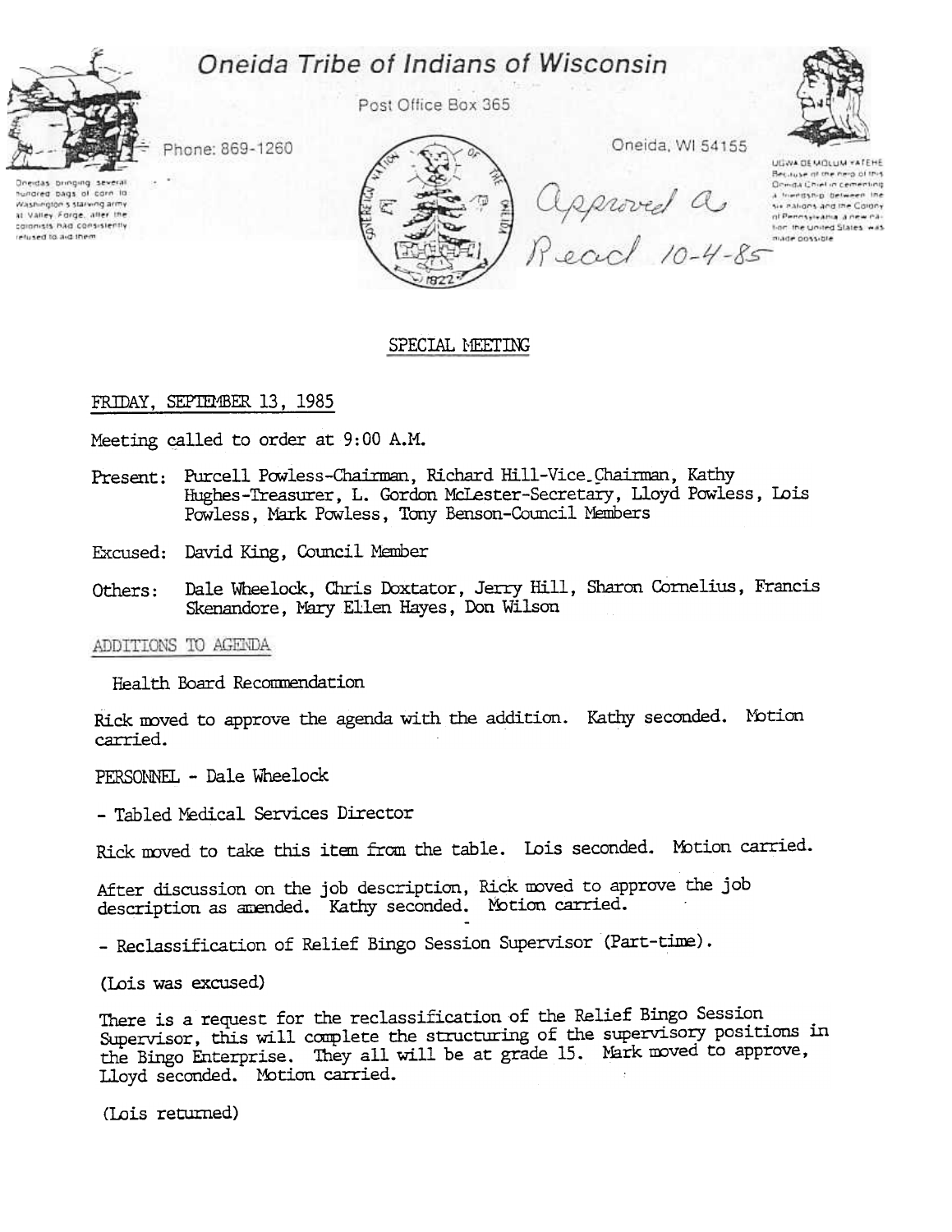ONEIDA TRIBE OF INDIANS OF WISCONSIN Special Meeting - September 13, 1985 Page 2

# PERSONNEL. (CONTINUED)

-Creation of New Personnel Clerk -Grade 10

Mark moved to approve, Lloyd seconded. Motion carried.

-Reclassification of Personnel Clerk/Assistant II to Personnel Assistant.

(Tony was excused)

Dale recommended this position be reclassified from grade 10/4 to grade 13/5 because of the increase of the job duties.

Kathy moved to approve, Rick seconded, Mark opposed. Motion carried.

(Tony returned)

Creation of Public Relation Trainee Position -Grade 19

Dale was directed by the Business Committee to develop a Public Relation Trainee job description. This person would train with Charles Leonard.

After discussion, Rick moved to approve the Public Relations Trainee Position and under qualification  $#2$ ; it will read "and/or four (4) years of demonstrative experience in Public Relations or Communication Field. The person will report to the General Manager." Kathy seconded. Motion carrie

-Exempt Fmployee' s list

In 1982 the Business Committee approved an exempt employee list to fulfill the requirements of the Fair Labor Standards Act. The Tribe must specify by employee and/or position who are exempt or salaried and those who are non-exempt, that is eligible for coverage under the law's wage and overtime provisions. .

Kathy moved to reconfirm the policy for Exempt Employee's List. Lloyd seconded. Motion carried.

- Hiring Information

Personnel Manager - Grade 23 -- Barbara Schuman

LAND COMMITTEE MINUTES OF SEPTEMBER 9, 1985

Land Committee recommends acceptance of cancellation of Rose Skenandore Resolution #9-13-85-A. 1.

Rick moved to accept the cancellation, Lois seconded. Motion carried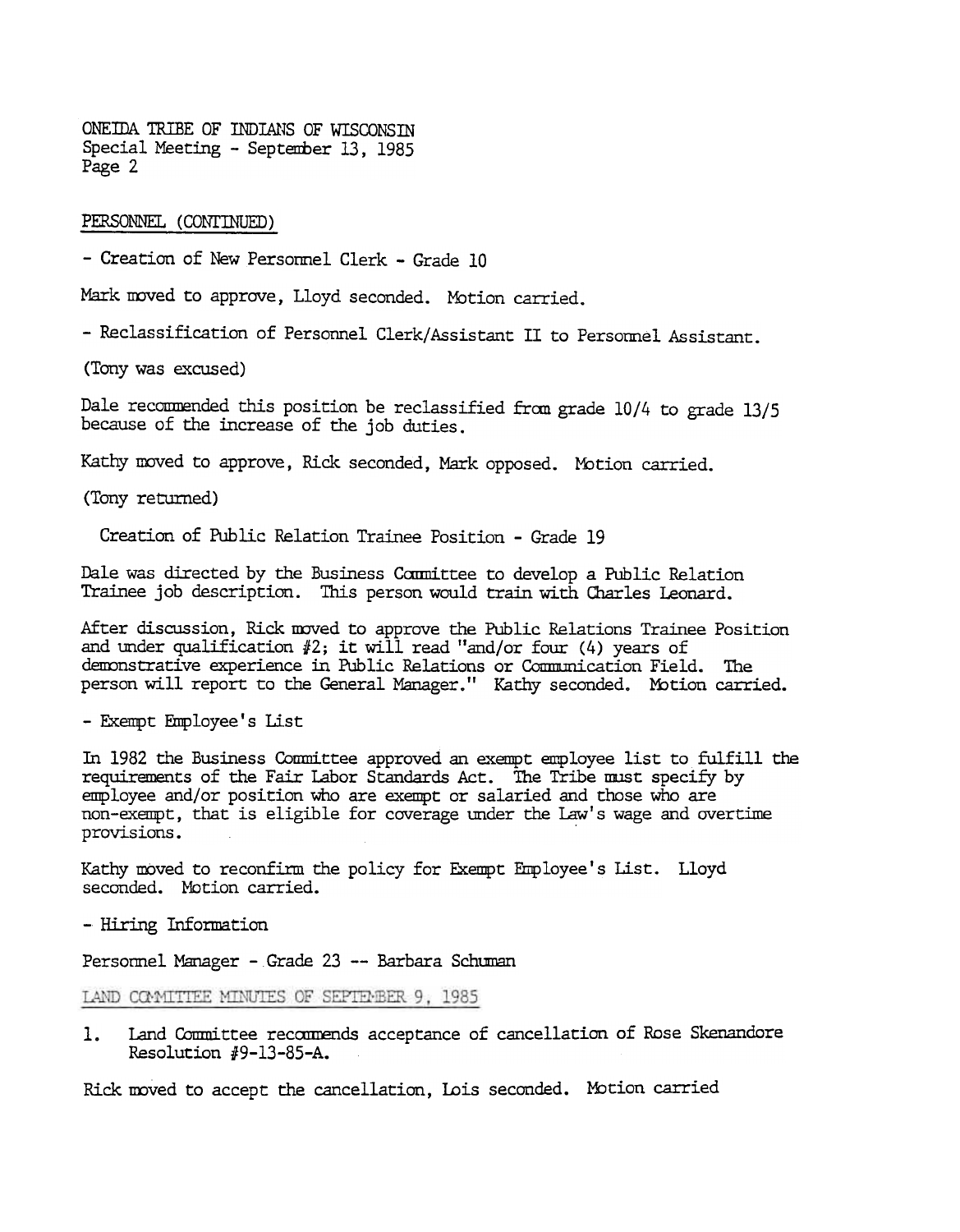ONEIDA TRIBE OF INDIANS OF WISCONSIN Special Meeting - September 13, 1985 Page 3 .

~

# LAND COMMITTEE RECOMMENDATIONS (CONTINUED)

 $2.$ Land Conmittee requested acceptance of Linden and Dawn Bain for residential lease (former Leland Powless).

Rick moved to accept the residential lease, Tony seconded. Mark abstain Motion carried.

3. Land Committee requests approval to charge a retainer fee of \$20 per month until an appraisal is completed due to the fact that Dawn Bain is a non-tribal member.

Lois moved to approve this request, Kathy seconded. Mark abstained. Moti carried.

Mr. and Mrs. Kenneth Skenandore on (Shady Drive). Resolution  $#$ -9-13-85-C.

Tony moved to accept the residential lease. Lois seconded. Motion carried.

4. Land Committee requests acceptance of the proposed residential lease of the proposed readers. We<br>control of the coordinate requests acceptance of the agricultural lease of Clifform<br>5. Land Committee requests acceptance Land Committee requests acceptance of the agricultural lease of Clifford D. Cornelius, located on County "H" for 8.7 acres. Resolution 119-13-85-B. 5.

Tony moved to accept the agricultural lease, Rick seconded. Motion carried.

Nancy Summers is requesting approval to name Orville Summers, her son, as beneficiary .

Lois moved to approve the request, Tony seconded. Motion carried.

# CHANGES OF THE CONSERVATION ORDINANCE - Rick Hill

Rick requested approval to change the first paragraph on the first page. The original paragraph would have caused controversy on regulations within the Reservation. Mark moved to approve, Kathy seconded. Motion carried.

# TRAVEL REQUEST FOR DAVE KING

Dave requested approval to attend the American Indian Sub-Committee meeting on alcohol in Lac du Flambeau on September 17, 1985.

Rick moved to approve, Gordon seconded. Motion carried.

PROPOSED SAFEIY AND SECURITY DEPARIMENT - Jerry Hill & Sharon Cornelius

A Sub-Committee has been working for the last month and a half to develop the following recommendations: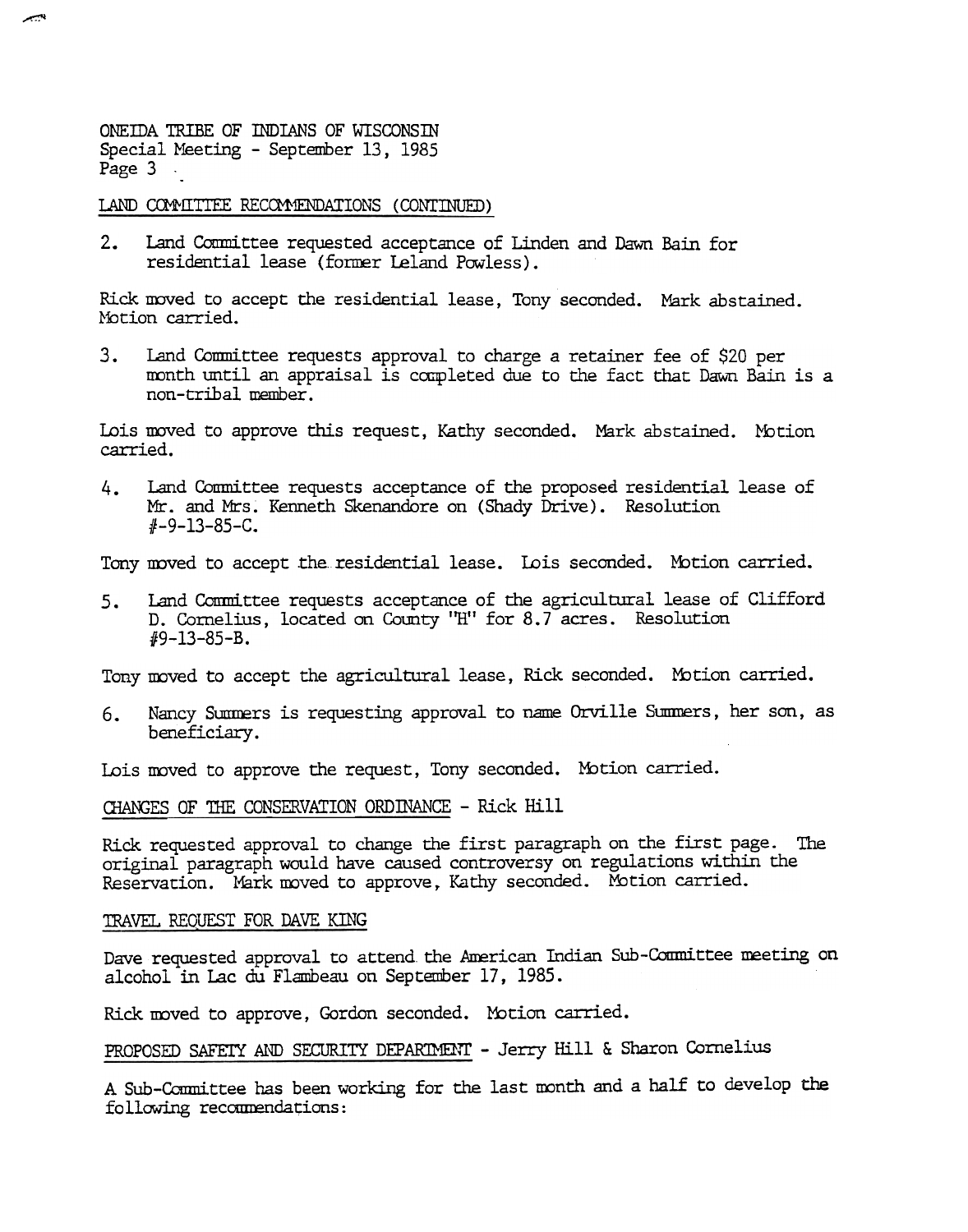ONEIDA TRIBE OF INDIANS OF WISCONSIN Special Meeting - September 13, 1985 Page 4

# SAFETY & SECURITY DEPARIMENT (CONTINUED)

- l. That the Oneida Tribe establish a separate Safety and Security Department (Security personnel are presently under the organizational structure of the Oneida Bingo Enterprise); and
- $2.$ That one or two Chief Security Office Administrators be hired as soon as possible to begin the actual implementation and planning of a Security Department (preferably within the next thirty (30) days); and
- $3.$ That the new Security Department take a form that is similar to that of Ashwaubenon, which would include training of the Security personnel in not only actual police type enforcement, but also conservation, paramedical and possibly fire control; and
- That the Security Committee continue to work on the implementation of the 4. Security plan.

Discussion followed on the proposed plan. Lloyd moved to table, Kathy seconded. 3 voted yes, 3 voted no, 2 abstained. Chairman voted to abstain Motion fails.

Rick moved to approve the concept and have the Sub-Committee continue working on the plan. Mark seconded. Motion carried.

# CONSULTANT CONTRACT WITH JANICE SCHRIEBER AND THE TRIBAL SCHOOL

The consult is to conduct instructions of approved science units for a two week period at \$686.00 per week.

# CONSULTANT CONTRACT WITH ROBERT ANTONE, BRIAN MEYERS, DIANNE HILL-MILLER AND THE INDIAN CHILD WELFARE DEPARTMENT

The consultant will provide an Ethono-Stress Workshop.

Lloyd moved to approve, Rick seconded. Mark abstained. Motion carried.

#### CONSULTANT AGREEMENT WITH THE ONEIDA CHILD PROTECTIVE BOARD

The Oneida Child Protective Board will develop an Oneida Foster Care Licensing Code and Foster Care Registry.

Lloyd moved to approve, Rick seconded. Motion carried.

HEADSTART PROPOSAL - Mary Ellen Hayes

Rick moved to approve the submission of the Headstart proposal. Lois seconded. Motion carried.